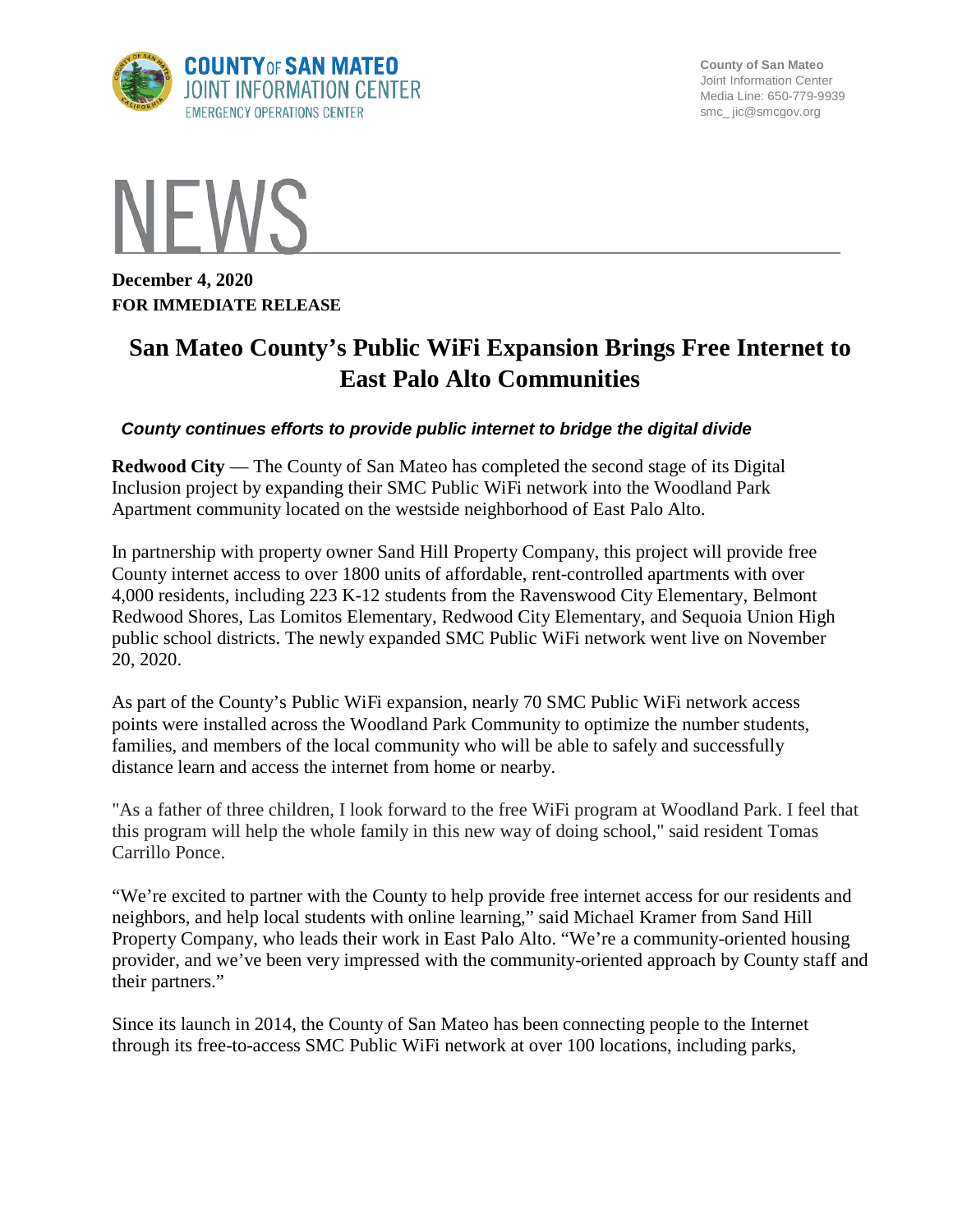community centers, and public spaces throughout the county. This latest expansion continues the goals of the [SMC Public WiFi Project](https://www.smcgov.org/smc-public-wifi-project) to bring connectivity to underserved communities, support educational opportunities for students, spur local economic development, and provide greater access to County services.

"SMC Public WiFi is a core component in connecting students and residents who depend on online access for remote schooling or remote working. Our experience over the past five years in building and operating this network has allowed us to quickly expand SMC Public WiFi in response to the urgent needs of the community," said County Chief Information Officer Jon Walton.

The importance of Internet access was amplified by the "stay at home" mandates arising from the COVID-19 pandemic. While many residents were able to work or learn from home, there were San Mateo County residents who were not able to do so because they lack broadband service at home. This "digital divide" threatens the socioeconomic well-being of these residents, as well as the educational development of many K-12 students.

"Internet access is essential for students to have a fair chance at an education," said Gina Sudaria, Superintendent of the Ravenswood City School District.

"Without access to online learning and other resources, these at-risk residents will quickly fall behind in their education and in life," said Board of Supervisors President Warren Slocum who represents the Fourth District.

Today's expansion of the SMC Public WiFi network is part of a Digital Inclusion pilot initiative created in March 2020 to connect "unconnected" San Mateo County students in four school districts so that they can participate in online learning for the 2020-2021 school year. The County used a data driven approach to identify parts of the county that had the highest number of K-12 students with reported connectivity issues.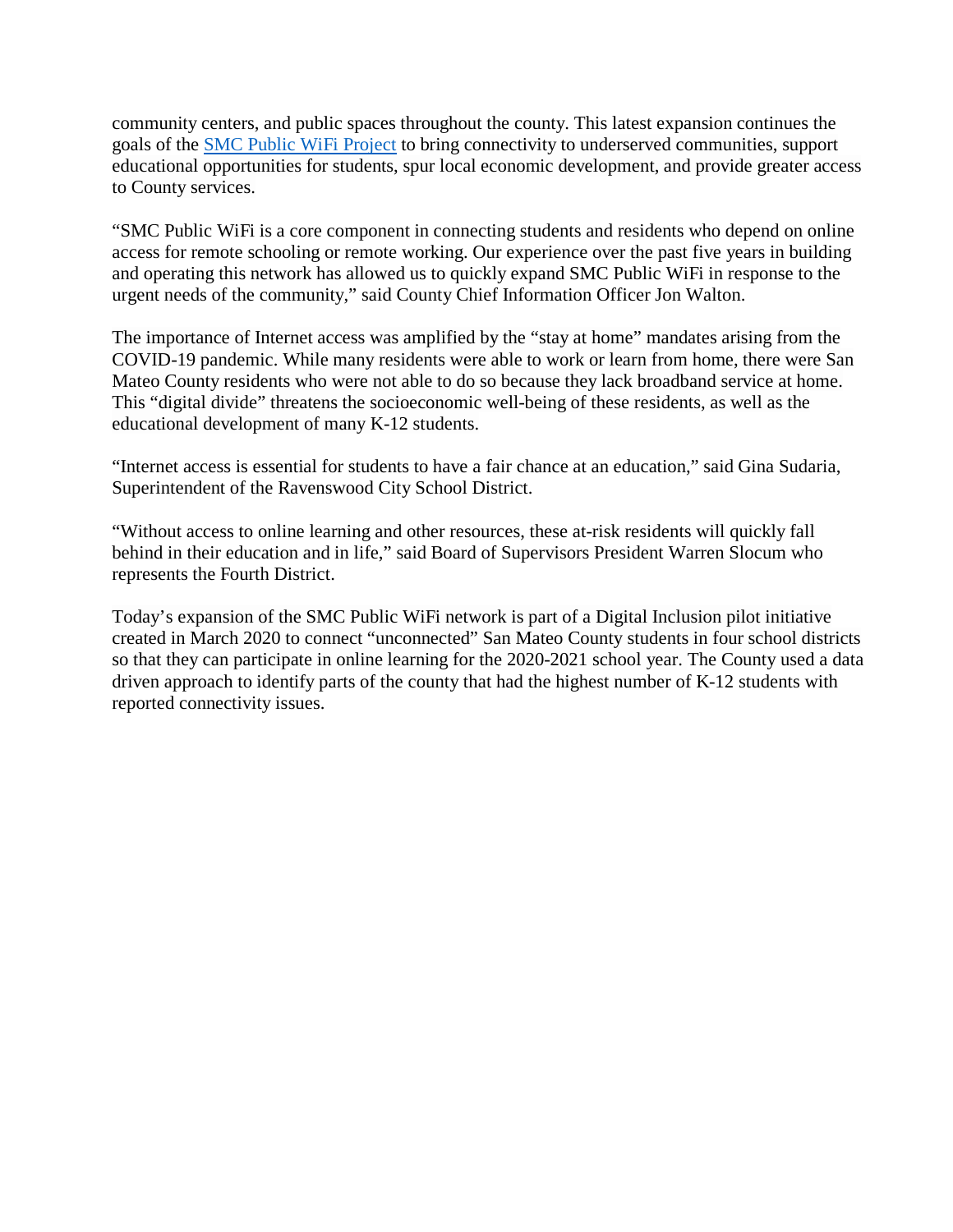

*Exhibit. The County of San Mateo County utilized data to map and identify the areas within East Palo Alto where unconnected students are located. Hexagons in red and dark blue represent the highest concentrations of unconnected students largely located in the Woodland Park Apartments, on the west side of East Palo Alto.*

This initiative is supported by a public private partnership composed of the County of San Mateo, the San Mateo County Office of Education, four school districts, property owners including Sand Hill Property Company/Woodland Park Communities, Columbia Property Trust/University Circle, and technology service providers Kaizen Technology Partners, Strategy of Things, SmartWave Technologies, and telecommunications service providers Comcast and T-Mobile.

Columbia Property Trust provided the County access to install wireless hardware equipment that relays internet signal to the nearby Woodland Park community. "This is a tremendous opportunity for University Circle to leverage the property's infrastructure to help the County and the citizens of East Palo Alto," said Michelle L. Goudeaux, Senior Manager with Columbia Property Trust, which owns and manages University Circle. "WiFi access is something many people in Silicon Valley take for granted, however, more so now in the post-COVID environment, access to WiFi is a critical lifeline for people to be able to work and keep up with their studies.

"The San Mateo County Public WiFi project is the anchor public sector project for a comprehensive digital equity platform Kaizen Technology Partners is bringing to market in 2021. We have been thrilled with the rapid iterative progress we've made along San Mateo County and SMC CIO Jon Walton, and we are excited to transcend the status quo in communities, counties, and states all across America through new digital platforms, paradigms, and partnerships," said Dao Jensen, CEO of Kaizen Technology Partners.